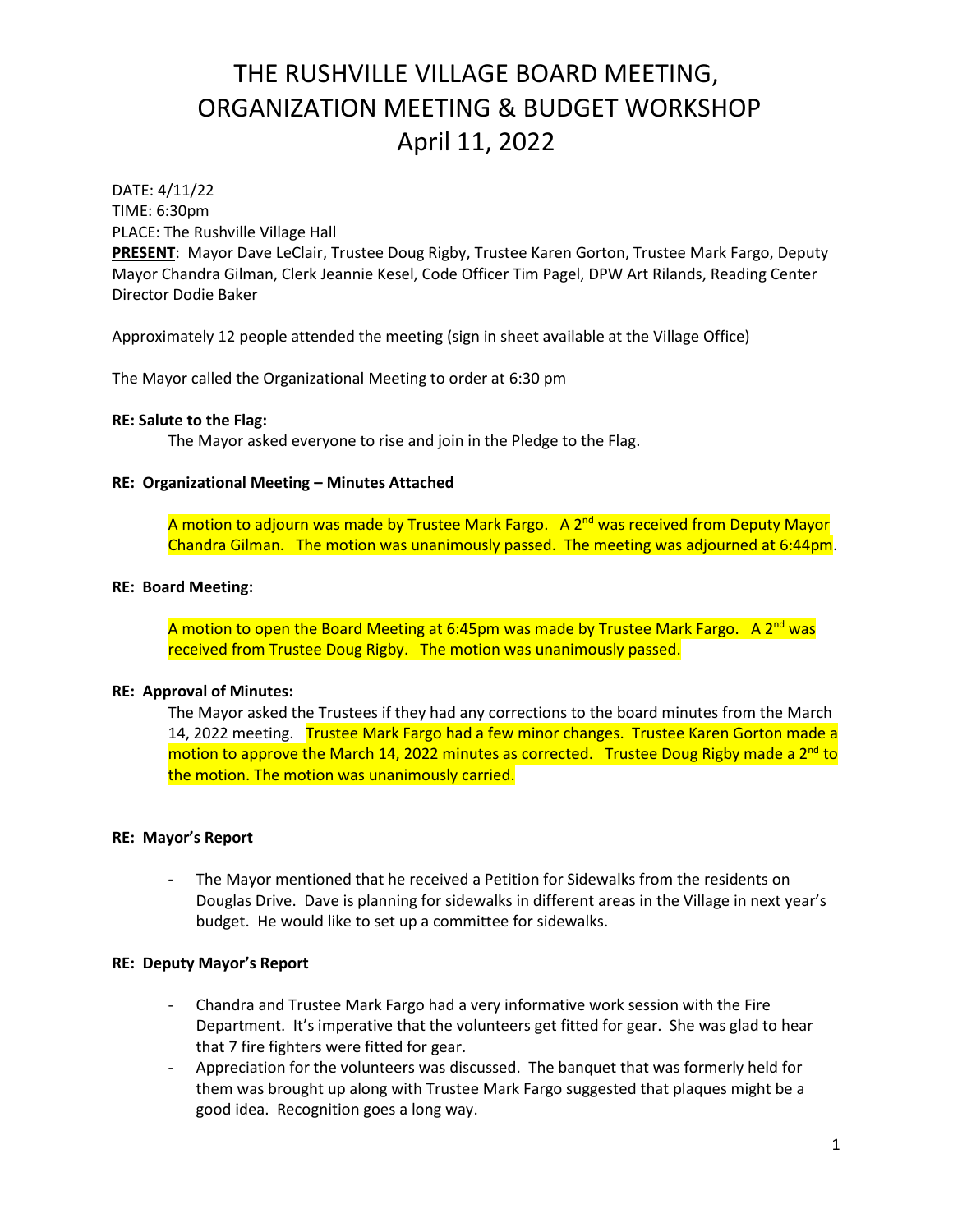- Questions were raised about how expensive utilities are and the fact that there are three different energy sources. Looking into that. It's that same for all of the Village utilities. The Mayor said that we would look into this after the budget season. Constellation's contract is up for renewal in December. Deputy Mayor Chandra Gilman spoke with some of her NYCOM contacts and they opted to go with NYSEG at a variable rate to avoid suppliers.
- Deputy Mayor Chandra Gilman also brought up Kirkwood Energy and the fuel for the fire trucks. It's imperative that we get that information.
- Paul explained the difference for the fire department fire districts the importance of covering the towns.
- Paul went over the budget Jeannie gave Chandra and understood it a little better.
- Trustee Mark Fargo suggest that they reconvene in a month, April  $26<sup>th</sup>$
- De-Escalation training was held at the fire hall and it went well. A lot of great information conveyed. Good to see fire fighters from Rushville, some from Middlesex and some board members. Grateful that they took the time to attend. If we have training again, it would be great to bring more people together and even extend it to Potter. The Mayor said that he and Deputy Mayor Chandra Gilman wrote a letter thanking Yates County Sherriff's office for putting on this training.
- Potter Dump Days April 30, from 8am-12:00pm
- Yates County Planning Board application to rehabilitate a building for first floor assembly space
- Town of Barrington requesting a building permit from Kay and Tom Petro to build 4 furnished - 1 bedroom and 1-bathroom cabins. They will share the drive entrance with the Petro home with a lighted walk way into the campgrounds. All electric will be buried, cabins will be fully furnished with heating and cooling - Vacation cabins.
- An application to increase the size of the shed selling lot.
- Training available right before the Yates County PB meeting at 6:00pm. They do the municipal training. They put it up on a big screen. You can join us at the Yates County Legislative Chamber.

### **RE: Proposed Budget – 1 st Look**

### **Library** –

Where is the money from school taxes – Money was pulled from the General Fund and put in revenue on the Library spreadsheet.

Who pays the maintenance – Spoke with Brian H. from STLS. He said the utilities need to come from the library budget.

Deputy Mayor Chandra Gilman asked if the Village should pay the library utilities because the Village owns the building.

Charter should be in place by the end of December

### **General Fund**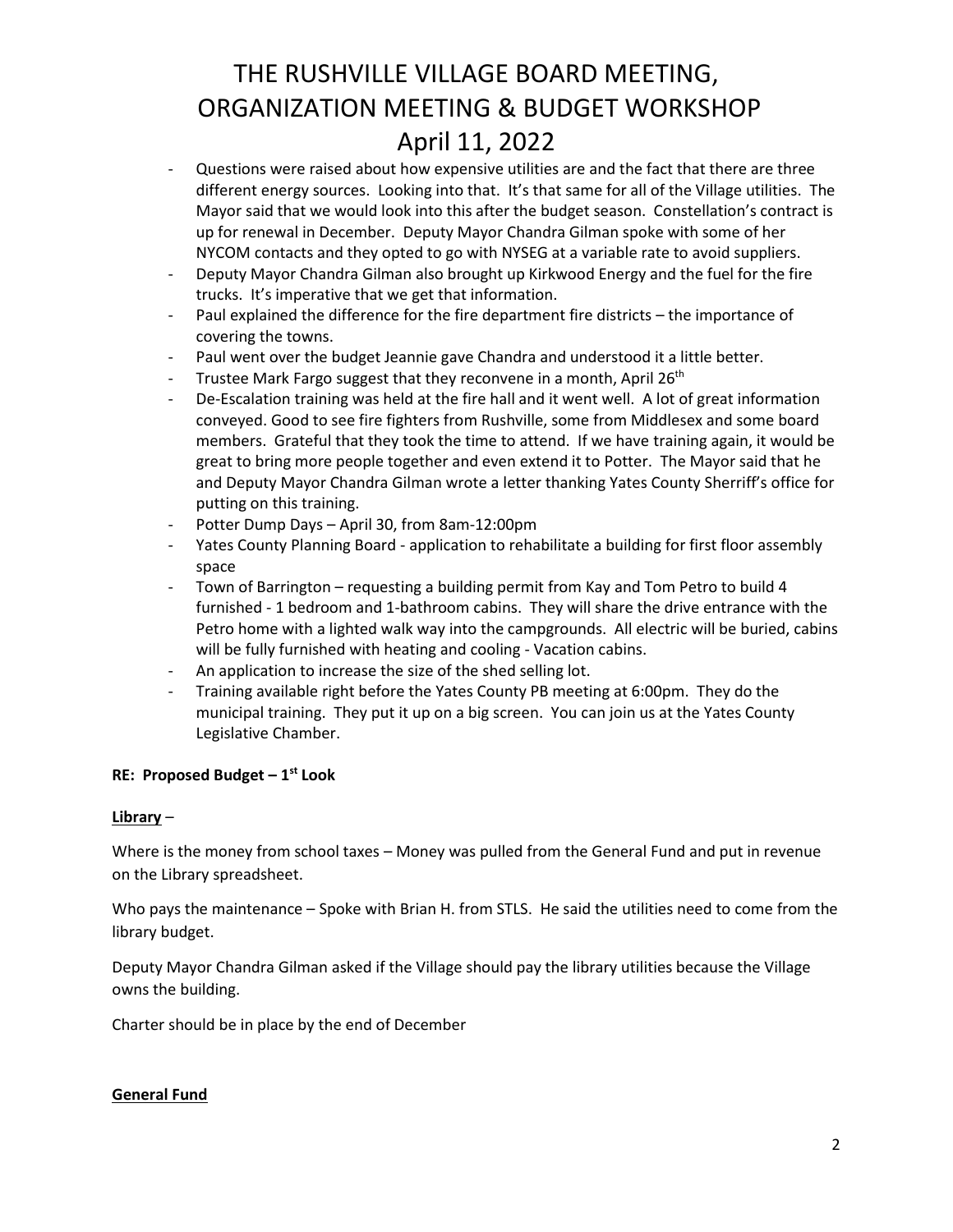A2389- Miscellaneous Revenue, Other Govt. - \$5,000 NYSERTA Grant and \$600.00 T/O Potter Library Contract (received December 2021) This budget line is zero for the 2022/2023 budget

A3001 St Aid, Revenue Sharing - \$4265 is received each May. **AIM** (Aid and Incentives for Municipalities.) Needs to be added to our budget.

Pay raises are 3% as it has been in past years.

Tim Pagel's salary was calculated at 650 hours per year at his new rate \$22.52 - \$14,638. In this year's budget he has work less hours.

NYCLASS – the money from the 2 Investment accounts – Cemetery \$513,920.85 and the Reading Center \$185,785.17 will be transferred to NYCLASS once Jeannie sends the completed paperwork to Kathy S.

#### **Cemetery**

Backhoe - \$110,000 state bid. Without state bid \$160,000

- 35,000 anticipated auction value
- Truck \$ 35,000 state bid
	- 20,000 anticipated auction value
- Mower \$ 16,000 state bid

-

4,000 - anticipated auction value

CM8989.4 – Cemetery – Other Home & Community Service – Contr Exp. – Headstones, Mower Repairs

A Public Hearing for the Budget is scheduled for April 18, 2022 at 6:30pm

#### **RE: Public Works Supervisor:**

#### **Streets:**

- We've started spring cleanup, repairing snow plow damage. Should be able to get Middlesex sweeper to do the streets this week. I helped Middlesex Highway with some plugged storm pipes on South Lake Road.

#### **Sewer:**

- Flows for the month of March were very high. We've been checking manhole flows. The flows are averaging 191,000/gals per day. This is the highest levels ever. With drier weather, we will check the same manholes to see if there is a difference in flow rate.
- Art renewed his sewer operator license.

#### **Water**: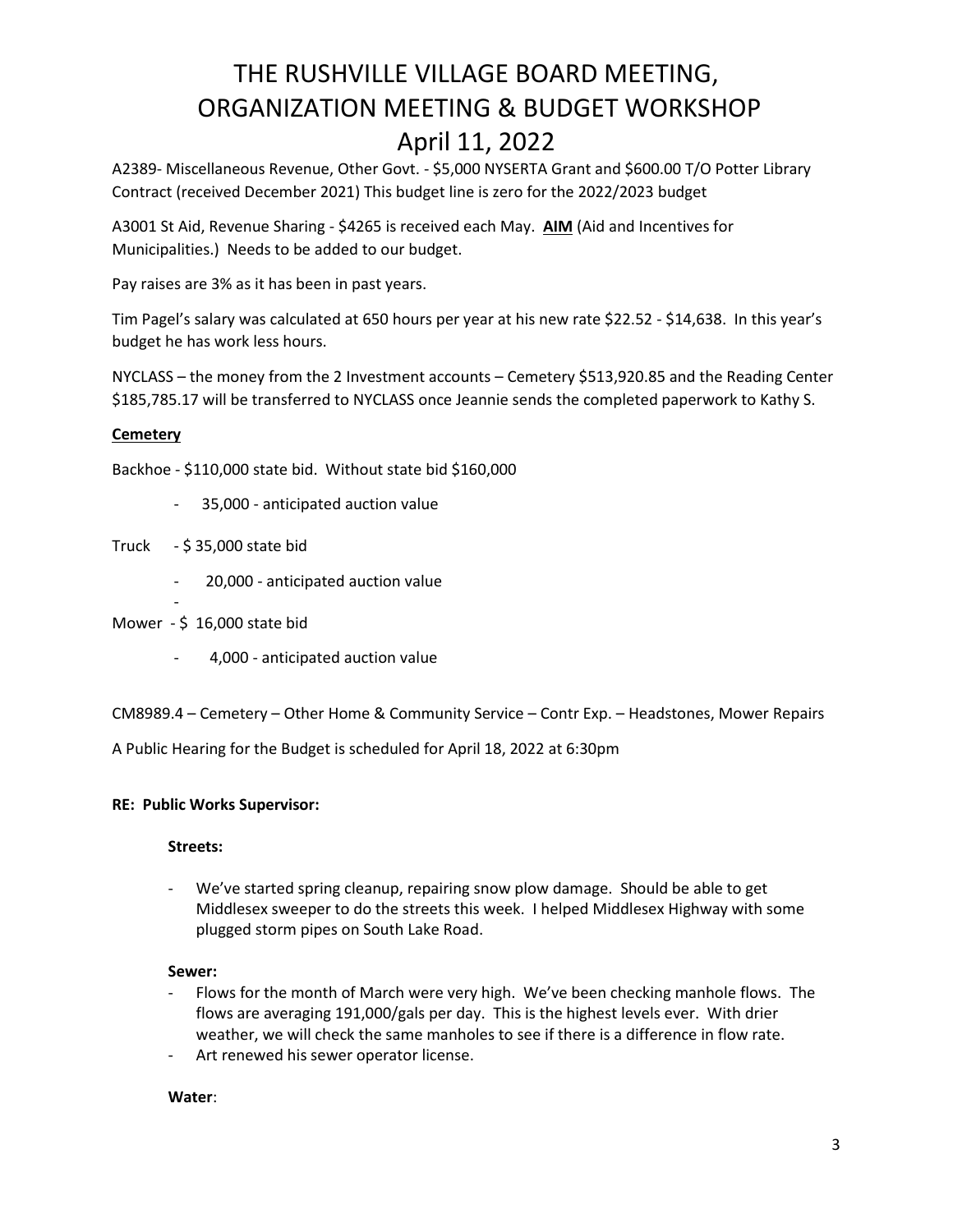- Mike has started changing meters. Art helped Gorham Water with some water problems.
- The State is requiring industries to report chemicals that they use or store on site. The Village is suppose to be able to review this to see what chemicals are in our area.

#### **Village Hall:**

- LED lighting is about done. Art had to special order some lights for the Library, not sure when they will be in. There are 3 or 4 outside lights that need to be changed out. That should finish up the LED lighting project. So far, the cost has been approximately \$3500 of the \$5000 money received from NYSERTA.
- Finished changing light fixtures to LED bulbs.

#### **Cemetery:**

Some cleaning has been done, but the area is still too wet to get much done yet.

#### **RE: Fire Report:**

- Paul handed in the re-up election list.
- 7 sets of gear have been ordered. The invoice should be here by the next board meeting \$18,000 (pants and jackets). Paul will order new gear on a regular basis unless the fire department gets the grant which would pay for new gear.
- The department volunteers last year paid for the new air conditioner for the building.
- Planning on using the remaining of this year's budget to purchase gear. There is a 14-month lead-time for delivery of this gear. Will order the following: 3-4 Coat and Pant, Boots (\$700/pair), Helmets (\$200-300/helmet). The grant (\$95,000-\$100,00) will be resubmitted. It requires 10% down. This purchase will apply to the grant.
- Pancake breakfast March 20<sup>th</sup> Adults \$10, Children 4-12 \$6 and under 4 if free

### **RE: Reading Center Director:**

- The Wee Wonder Story time hour will be on the last Tuesday of every month from 10-11am. All children are welcome. Adults and children over the age of 2 are required to wear masks, please, until further notice. The first story time was attended by a dad and two children. They enjoyed the stories, the snowman craft and a packaged snack.
- New Wee Wonder Story time will be Tuesday March 29<sup>th</sup> from 10-11am.
- New rotating Audio Book Collection is in the library ready to be checked out.
- We also have brand new Children's and Young Adult books come in each month.
- We have our flat screen TV installed with scrolling information running. More to come!
- Dawn and I are getting ready to be barcoded and start the process to becoming a "Chartered Library". This will happen late spring. We are having our new library design made now. STLS will purchase them for us.
- Week of April 11-16 is school break. We will hide plastic eggs for kids to find around the library. We also have crafts they can do in the library or take home to do.
- Want to sow some seeds in our Moody Trail Garden? I have seed to plant. We will be planting in May. We need volunteers to help and keep the garden nice this summer.
- Memorial Day Parade is being held in person this year in Gorham. Want to come to walk with the library? Please contact us for more information soon. We need to plan ahead.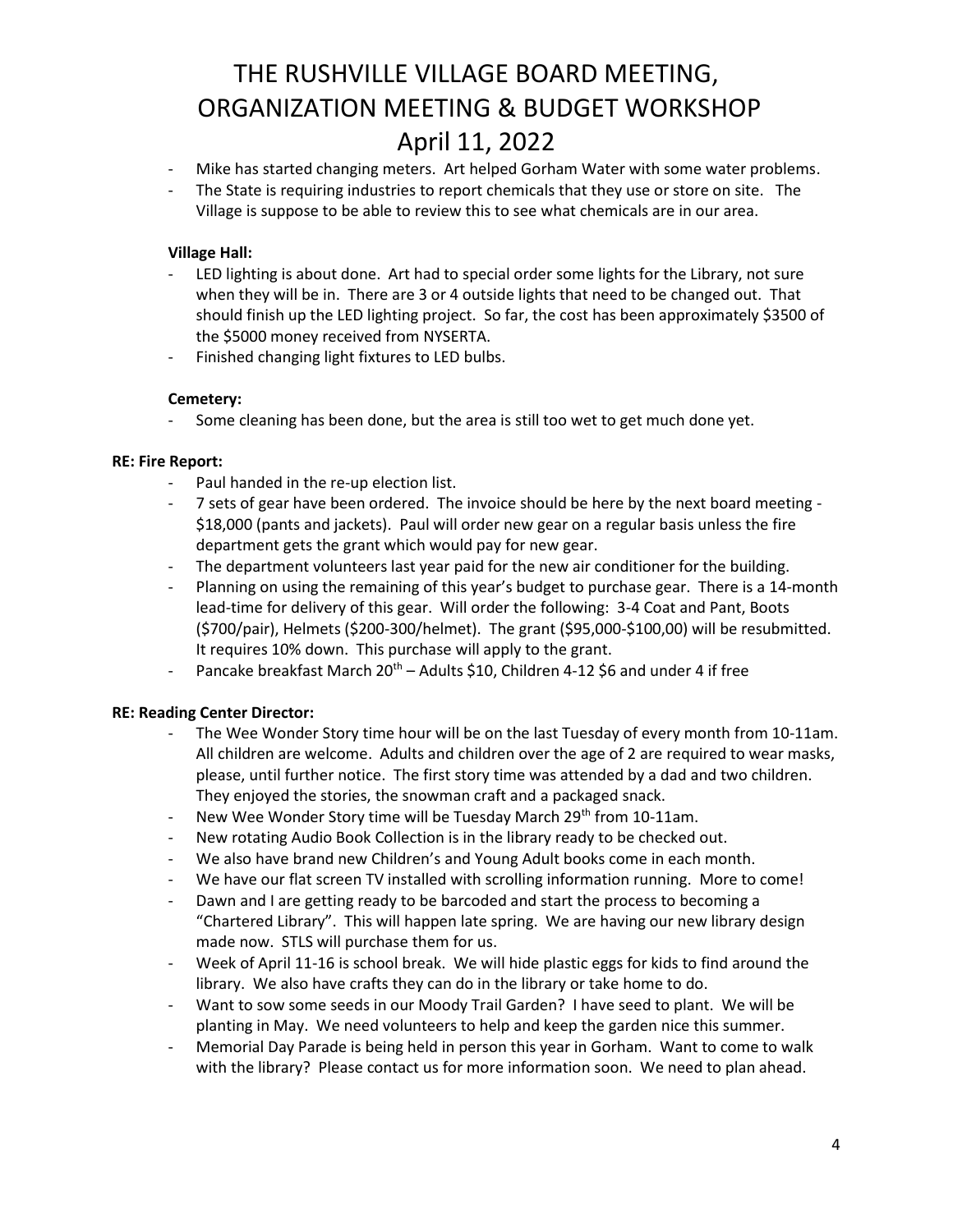- Dawn and I are starting to plan for the "Oceans of Possibilities" Summer Fun Program, held Tuesdays in July. Sign-up will be the week of June 20-25th (free gift given for signing up this week).
- Fundraiser for Autism services is going on now inside the library. Bird Collector Plates on sale for \$20.00 each. Nice for gift giving. Come in and support the cause.
- Thank you for always supporting the library!

#### **RE: Code Enforcement Officer:**

- Inspection of projects in progress
- Issue Permits
- Obtain required training through webinars
- Respond to complaints
- Looking at properties that need some maintenance work done.
- Working on possible location for a food cart. NYS Administration Provision every code office has to follow. The Mayor asked Tim to bring the old plan and the revised plan to the next meeting and highlight the differences.
- The state is been cancelling seminars this year. They have been offering online training.
- Tim was president of Yates County Code Association for three years. Only 9 municipalities in Yates County. Finger Lake association president was Bob Johnson. Met with Jim Kerr (took over for Bob Johnson) from Ontario County. Tim and Jim felt it was a good idea to put the two organizations together to get a voice between those organizations. They officially merged in February. Now there are about 25 members. Tim is now Vice-Chair.
- Working on a possible location for a food cart. The Mayor said the individual was thinking about the Village parking lot. Katie is going to start selling food so we don't want to have a conflict there. The vendor comes up to Middlesex during the summer and goes back south in October. He managed a restaurant in Penn Yan for years. Tim will update the Board next month.

#### **RE: Clerk:**

- Jeannie let the Board know that the money from the Investment Accounts for the Cemetery and the Reading Center had been deposited into savings accounts at Community Bank. The Board agreed that they would like the money transferred to NYClass. Trustee Mark Fargo asked if Kathy Saville could meet with the Finance Committee before the paperwork is signed. Jeannie will reach out to Kathy Saville to set up a time.
- Jeannie presented to the Board the 2021-2022 Water and Sewer Relevy Report.

A motion to accept the 2021-2022 Water and Sewer Relevy Report was made by Deputy Mayor Chandra Gilman and seconded by Trustee Doug Rigby. The motion was unanimously carried.